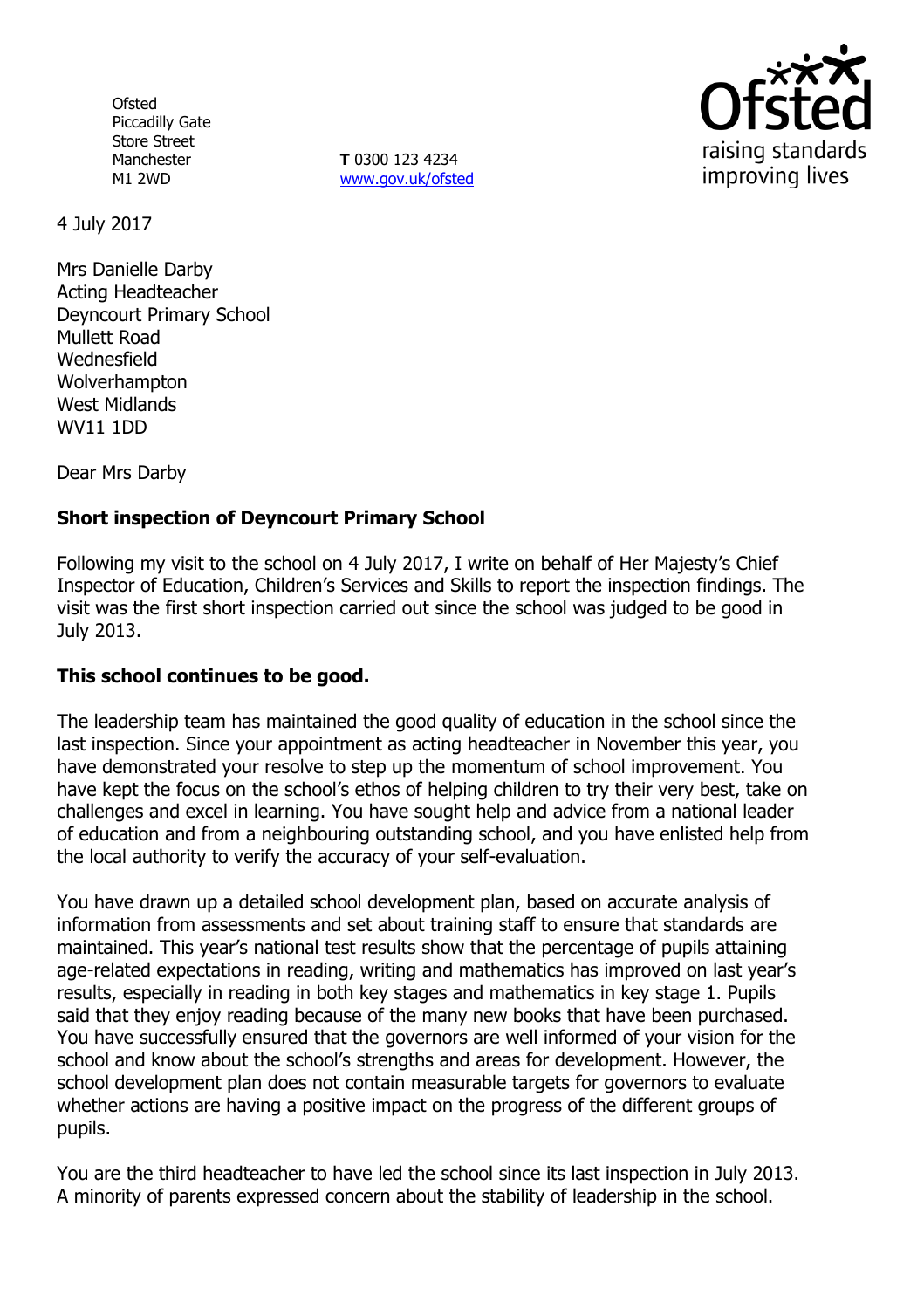

Even though you are in a position of being the acting headteacher, you have improved communication with the governors, parents and staff and have brought about openness and transparency in why you are bringing in necessary changes. You are working on improving the website which, at present, has several omissions. Since the last inspection, you have ensured that teachers use MAD ('Making a Difference') time more effectively to help pupils to catch up on responding to comments made as to how they can improve their work.

Pupils' work demonstrates secure progress. You have commissioned an adviser from the local authority to train staff on developing their knowledge and skill in asking more specific and probing questions. This has had a positive impact on this year's test results in reading, which show an improvement in the proportions of pupils reaching age-related expectations.

The survey of staff reveals that morale is high, communication has improved and staff are clear about their next steps of improvement through regular appraisals and your rigorous monitoring of teaching and learning. Parents said that they are made to feel welcome when they come into school and that their children eagerly talk about learning when they come home from school. They are particularly pleased with their children's good progress.

In our joint learning walks, we saw the need to tighten up on the presentation of pupils' work, especially for boys of low prior attainment and those receiving support for special educational needs and/or disabilities. In parts of mathematics lessons, in both key stages, teachers missed opportunities to push pupils to justify their answers. This prevented teachers from understanding pupils' minor misconceptions. Nevertheless, since the last inspection the proportion of pupils in Year 2 reaching age-related expectations in mathematics has now risen to 87%, compared with the 71% that achieved the expected level in 2016.

Historic data shows that pupils with low prior attainment, including those that were on the special needs register, identified as receiving support (but who were not identified as having education, health and care plans) were not making swifter progress. We looked at present systems used to evaluate the range of interventions that these pupils are accessing. Pupils are given appropriate learning targets and these are effective for their personal development, but their academic targets are not reviewed promptly enough and so are less effective. Pupils are not always moved on fast enough in their learning to acquire new knowledge. Disadvantaged pupils and those looked after by the local authority are well supported to reach age-related expectations and make secure progress over time, as do pupils of middle prior attainment. This is because you have spent monies wisely on helping teachers to pitch learning that meets their needs. You have effectively addressed the areas for improvement identified in the last inspection.

Your baseline assessments show that the vast majority of disadvantaged pupils in the Reception class over a period of two years had low starting points. While these pupils did not meet the expectations for their age in reading, writing, number, shape, space and measure, they nevertheless made good progress in relation to their low starting points. For example, in the Reception class, outcomes have improved this year, especially for disadvantaged children, because of the innovative ways that you have introduced learning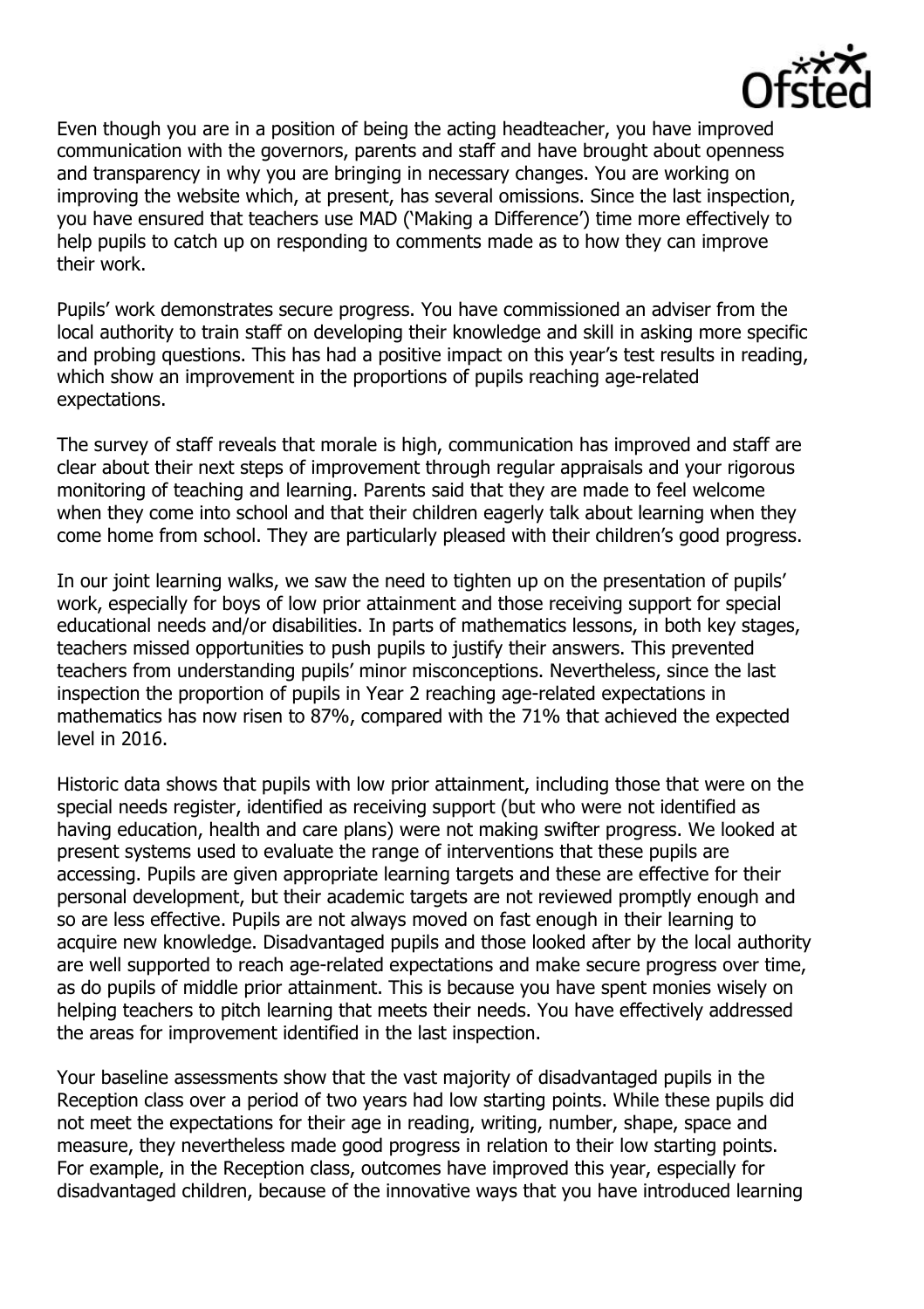

through the use of superheroes and learning basic skills in the Forest School. All groups of children have made particularly good progress in their personal, social and emotional development.

You and your acting deputy have worked hard at ensuring that the curriculum meets the needs and interest levels of all groups of pupils. The use of 'stunning starts' (an interesting point of entry for a topic) has had a positive effect on pupils' behaviour and their attitude to learning. Pupils in Year 4, for example, went into the Forest School dressed up as people from the Stone Age. In role, they asked questions of their teacher, who was also in role, about the hardships that people suffered during that time.

You and the staff are ambitious for the pupils to develop the many skills and abilities that they need for their life in modern Britain. This is seen in the emphasis placed in every year group on ensuring that pupils have a wide range of opportunities to learn about different faiths and religious traditions, develop their enterprise skills and persevere in learning. Staff are getting better at identifying pupils' starting points and matching tasks to meet their needs. Lessons move at a brisker pace and, in key stage 1, pupils are given more opportunities to problem solve in mathematics.

Outcomes have remained good since the last inspection. From their different starting points, the majority of pupils in all year groups are making good progress and are working at the expected standards for reading, writing and mathematics. Pupils make good progress in their acquisition of developing sounds for reading as demonstrated by the increase in numbers that pass the national Year 1 phonics screening check year on year. You have ensured that an increasing number of pupils are moving towards greater depth in learning because of the recent training that staff have attended on using questioning that deepens pupils' understanding.

# **Safeguarding is effective.**

You, your staff and governors are committed to keeping children safe. You enlist the help of the local authority to do spot checks of your systems and health, and your governors regularly carry out safety audits. Staff know the importance of pupils feeling safe in learning, and relationships throughout the school are warm and supportive. Support staff are vigilant and know what procedures to follow should they suspect that a child is unsafe or at risk of extremism or radicalisation.

Pupils said that they feel safe. They like coming to school as demonstrated by good attendance and punctuality. Your emphasis on personal development, which runs throughout all year groups, enables pupils to talk, write and draw about any concerns that they may have. Pupils said that they are encouraged to talk about any name-calling or bullying that they might experience and they are confident that peer mentors and teachers sort things out straight away.

You have updated all policies linked to safeguarding, and pupils are very clear as to what constitutes bullying and the steps that they need to take to use the internet safely. Pupils have been trained as 'digital ambassadors' and they help their friends use the internet safely. Your records of accidents, any behaviour issues and case studies on vulnerable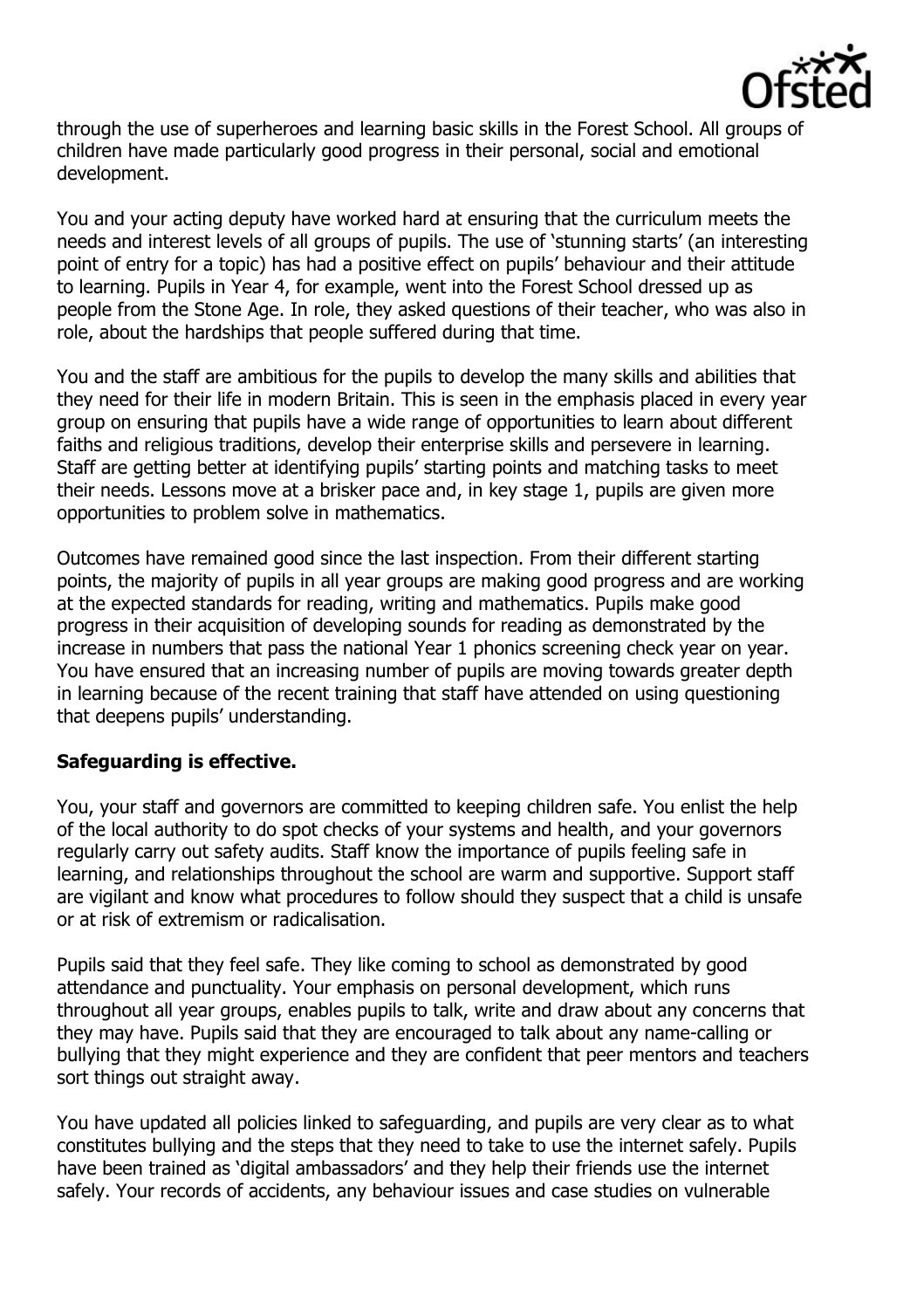

pupils, including those of pupils who are in local authority care, are meticulously kept and demonstrate timely actions taken as a result of meetings with a wide range of agencies. You have established close links with local pre-school settings and secondary schools to ensure shared information and continuous support.

All checks on staff, visitors, premises and planned activities are appropriately stored securely and regularly updated. Governors are trained in safer recruitment practices and understand their responsibilities in relation to safeguarding. Parents are pleased about the amount of information that they receive on keeping their children safe on the internet.

# **Inspection findings**

- You, your acting deputy headteacher and the governors have been successful in creating an ambitious culture where children are valued for their uniqueness and work hard to achieve well. The proportion of pupils attaining the expected standard in all subjects was broadly in line with the national figure in 2016. Outcomes in reading were slightly lower. However, the 2017 unvalidated results demonstrate that this has been addressed, as a higher proportion of pupils are reaching age-related expectations in reading. The proportions of pupils working in greater depth in reading, writing and mathematics were broadly in line with national figures. Your 2016 results demonstrated that all groups of pupils achieved well in writing, and those eligible for pupil premium funding made good progress in relation to their starting points.
- The inspection had a focus on the progress in reading and mathematics of disadvantaged pupils, those pupils who have special educational needs and/or disabilities, those with average prior attainment and pupils with low prior attainment, including boys. Generally all groups are making secure progress. While there are improvements in the progress that pupils of average prior attainment are making, those pupils who receive support for special educational needs and/or disabilities and those with low prior attainment, especially boys, still struggle with forming their letters correctly. Their writing is not neat and this slows their progress in lessons because they cannot keep up with their peers.
- You have recognised that, when learning in intervention groups, pupils who have special educational needs and/or disabilities spend too long on repeating skills that they already know. This is because in many instances the impact of interventions is only evaluated termly. You have recognised that this is a practice that requires change.
- You have ensured that there is an increased level of challenge for pupils of middle and high prior attainment, by improving teachers' knowledge of the expectations of the curriculum and their questioning skills. You have improved tracking systems, which clearly identify the starting points of different groups of pupils, and this has helped teachers to plan tasks to meet pupils' needs.
- Following your appointment, you introduced training for teachers to improve their teaching of reading skills, and you and your governors purchased 'boy-friendly' books. This has had a positive impact on this year's reading results, which are higher than those of last year.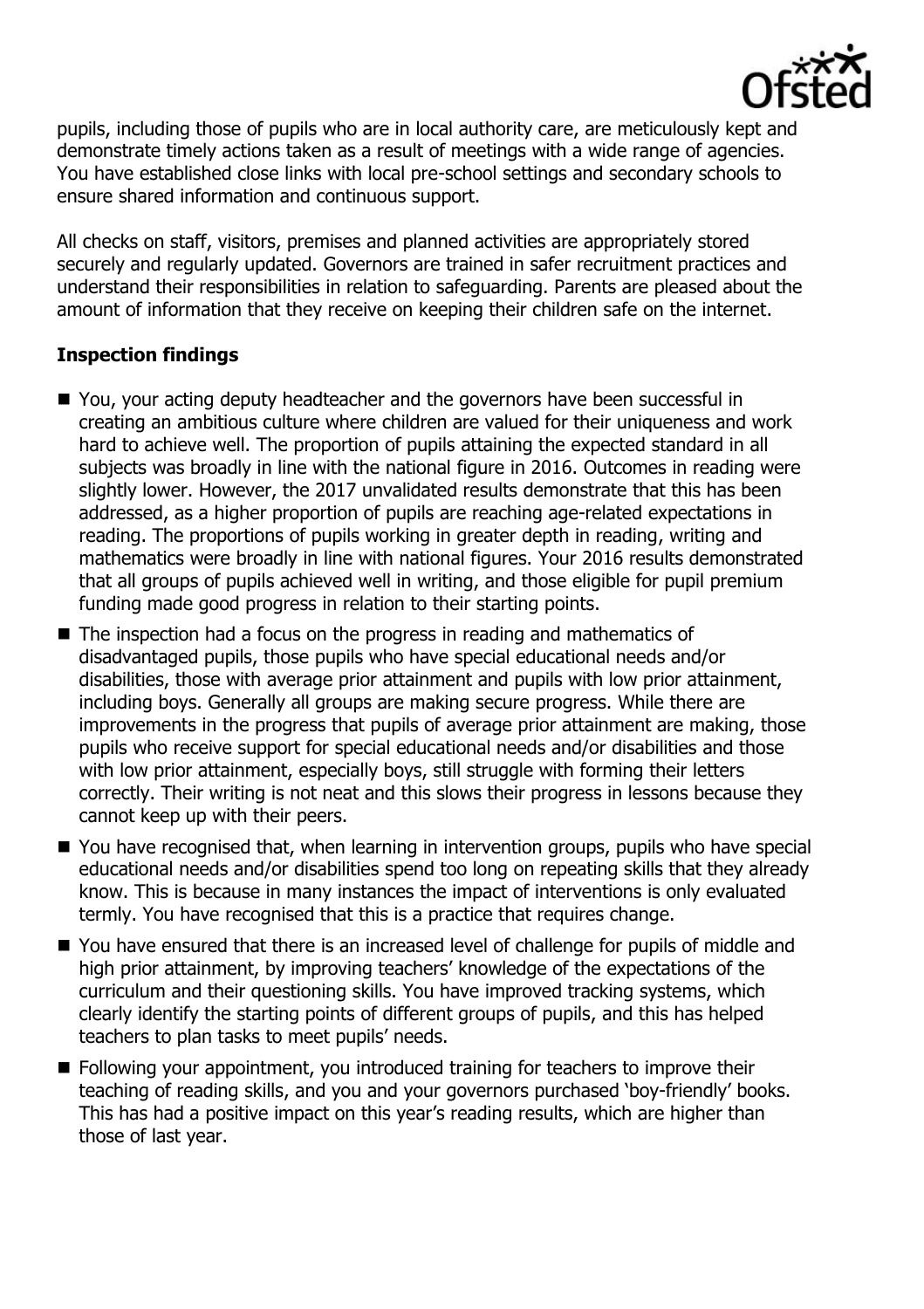

- You have reviewed the way in which you teach mathematics and have come away from using a published scheme. In the early years and key stage 1, you are now relying more on pupils' understanding number by using photographs of themselves to represent a given amount. This helps them to remember the values of digits. You are aware of the fact that occasionally teachers miss opportunities for pupils to explain how they have reached a particular mathematical conclusion.
- The introduction of regular problem solving in lessons is giving pupils the opportunity to apply what they have learned in lessons to real-life problems.
- You have maintained high standards in writing. Pupils write at length in a range of different subjects. For example, in the older classes, they give lengthy explanations in science as to the importance of eating healthily and they write about the lifestyle of Egyptians and the treasures found in the pyramids.
- **Pupils are well prepared to go to secondary school. They are confident learners who** know what to do when something appears to be too difficult for them.

# **Next steps for the school**

Leaders and those responsible for governance should ensure that:

- teachers place greater emphasis in lessons on helping pupils of lower prior attainment and those who have special educational needs and/or disabilities, especially boys, to form their letters correctly and to write neatly
- timely reviews are undertaken of interventions aimed at pupils who have special educational needs and/or disabilities so that they can move onto new learning at a faster rate
- $\blacksquare$  the school development plan identifies clear success criteria so that governors can evaluate the impact of their spending decisions
- $\blacksquare$  the school website complies with statutory recommendations.

I am copying this letter to the chair of the governing body the regional schools commissioner and the director of children's services for Wolverhampton. This letter will be published on the Ofsted website.

Yours sincerely

Bogusia Matusiak-Varley **Ofsted Inspector**

# **Information about the inspection**

I met with you, your acting deputy headteacher, your middle leaders with responsibility for reading, writing and mathematics and your special educational needs coordinator. I also spoke to four parents at the start of the school day. I reviewed 39 parents' questionnaires